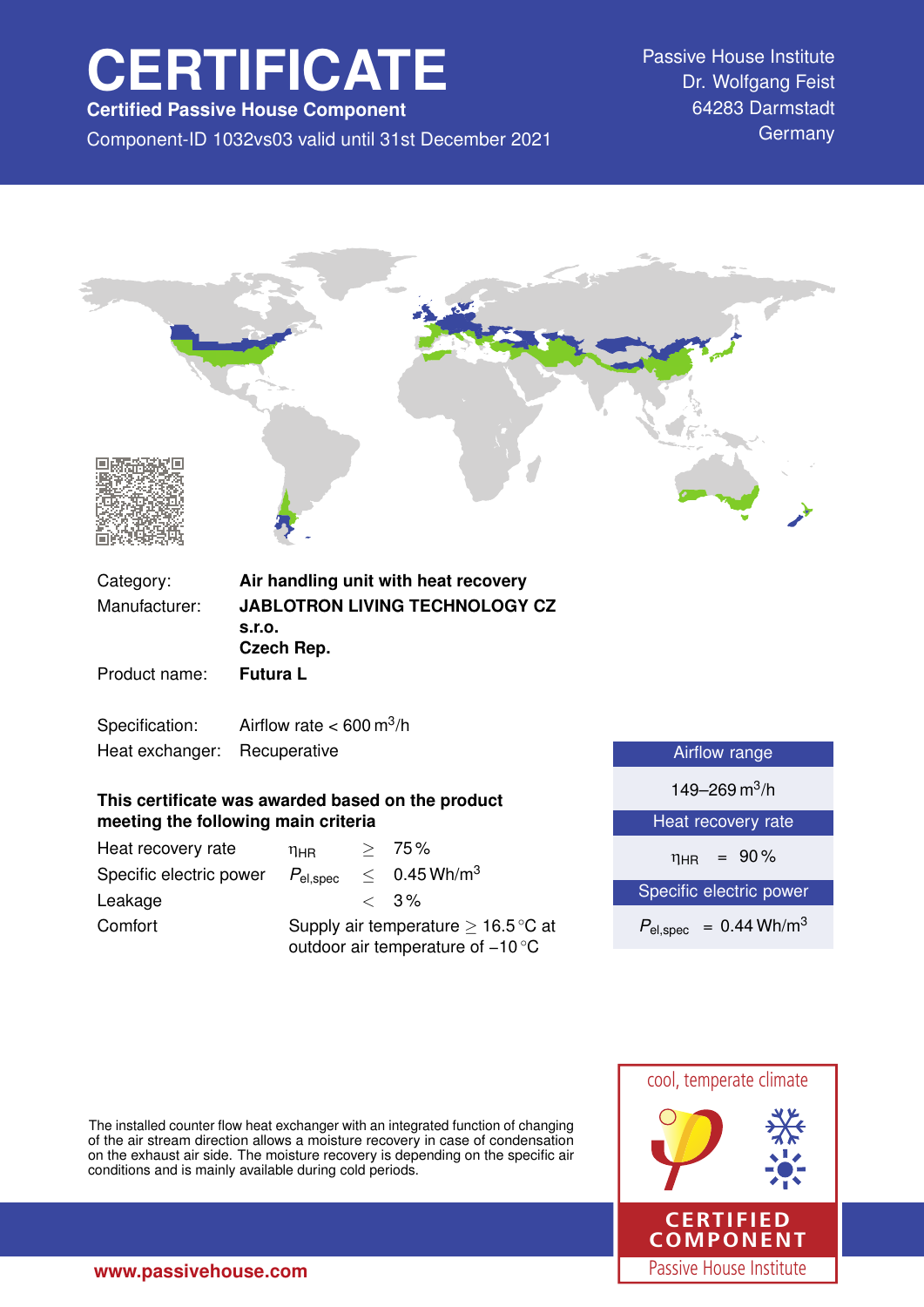## **JABLOTRON LIVING TECHNOLOGY CZ s.r.o.** Holesovska 1692, 769 01 Holesov, Czech Rep.  $\hat{\mathbf{B}}$  +420 775 587 595 |  $\boxtimes$  [info@jablotronlt.com](mailto:info@jablotronlt.com) |  $\hat{\mathbf{B}}$  <http://rekuperace.jablotron.cz> |

#### **Passive House comfort criterion**

A supply air temperature of 17.1 ◦C is maintained at an outdoor air temperature of -10.0 ◦C.

#### **Efficiency criterion (heat recovery rate)**

The effective heat recovery rate is measured at a test facility using balanced mass flows of the outdoor and exhaust air. The boundary conditions for the measurement are documented in the testing procedure.

$$
\eta_{HR} = \frac{(\theta_{ETA} - \theta_{EHA}) + \frac{P_{el}}{\dot{m} \cdot c_p}}{(\theta_{ETA} - \theta_{ODA})}
$$

**With** 

 $n<sub>HR</sub>$  Heat recovery rate in %

θ*ETA* Extract air temperature in ◦C

θ*EHA* Exhaust air temperature in ◦C

θ*ODA* Outdoor air temperature in ◦C

*P*el Electric power in W

*m˙* Mass flow in kg/h

*c<sup>p</sup>* Specific heat capacity in W h/(kg K)

Heat recovery rate  $\eta_{HR}$  = 90%

#### **Efficiency criterion (electric power)**

The overall electrical power consumption of the device is measured at the test facility at an external pressure of 100 Pa (50 Pa, respectively, for the intake and outlet). This includes the general electrical power consumption for operation and control but not for frost protection.

**EXECUTE:** Specific electric power  

$$
P_{\text{el,spec}} = 0.44 \text{ Wh/m}^3
$$

#### **Efficiency ratio**

The efficiency ratio provides information about the overall energy performance of the respective ventilation unit. It specifies the achieved reduction in ventilation heat losses by using a ventilation unit with heat recovery rather than without.

> Efficiency ratio  $\epsilon_1$  = 0.70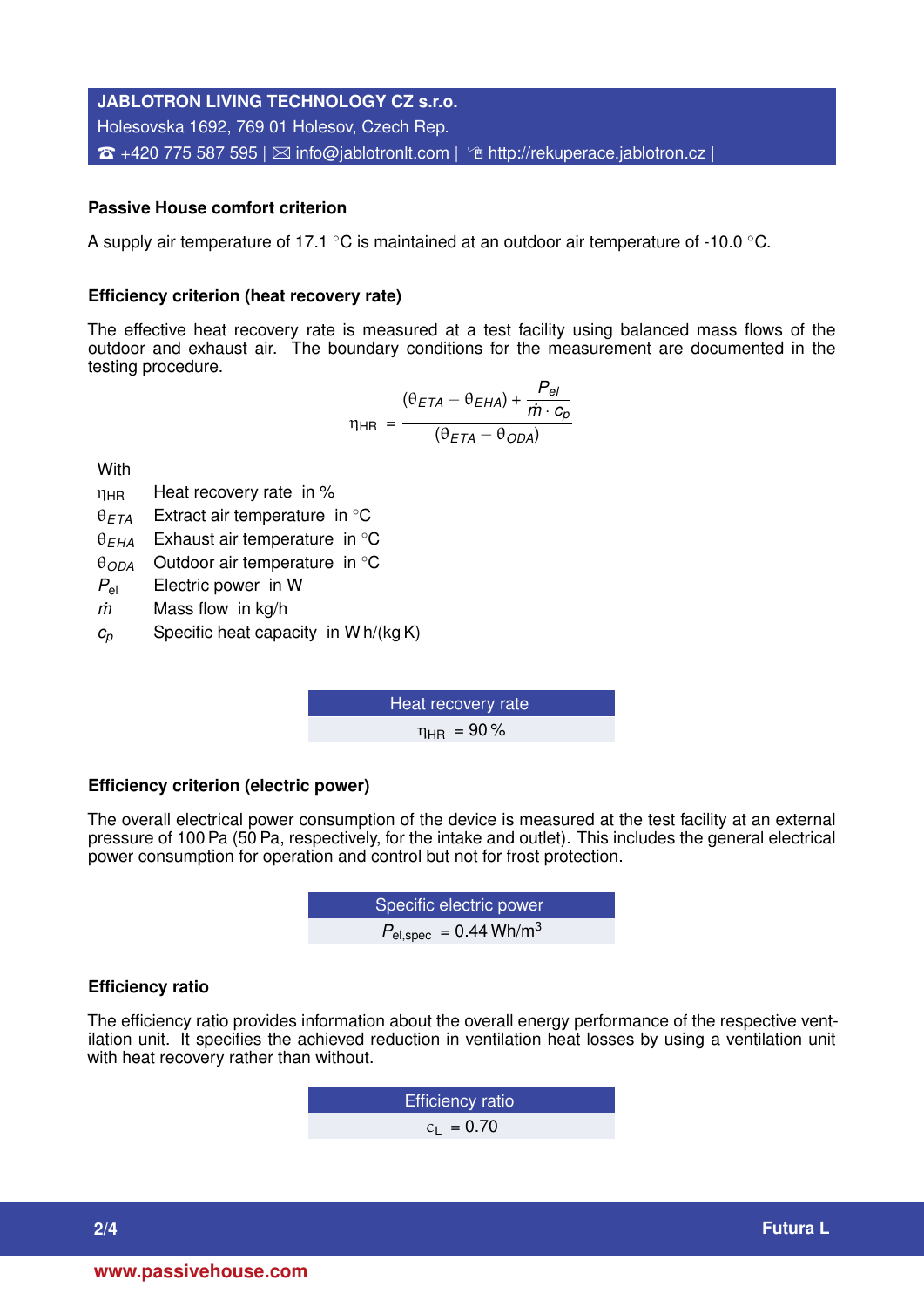#### **Leakage**

The leakage airflow must not exceed 3 % of the average airflow of the unit's operating range.

| Internal leakage | <b>External leakage</b> |
|------------------|-------------------------|
| $1.42\%$         | $0.84\%$                |

#### **Settings and airflow balance**

It must be possible to adjust the balance of airflows at the unit itself (either between the exhaust and the outdoor airflows or between the supply and the extract airflows, if the unit is respectively placed inside or outside of the insulated thermal envelope of the building).

- **This unit is certified for airflow rates of 149–269** m<sup>3</sup>/h.
- $\blacksquare$  Balancing the airflow rates of the unit is possible.
- The user should have at least all the following setting options:
	- $\checkmark$  Switching the system on and off.
	- $\checkmark$  Synchronized adjustment of the supply and extract airflows to basic ventilation (70–80%), standard ventilation (100 %) and increased ventilation (130 %) with a clear indication of the current setting.
- The device has a standby power consumption of 6.00 W. The target value of 1 W was exceeded. The device should be equipped with an additional external switch so that it can be disconnected from the mains, if required.
- After a power failure, the device will automatically resume operation.

#### **Acoustical testing**

The required limit for the sound power level of the device is 35 dB(A) in order to limit the sound pressure level in the installation room. The sound level target value of less than 25 dB(A) in living spaces and less than 30 dB(A)in functional spaces must be ensured by installing commercial silencers.The following sound power levels are met at an airflow rate of 270 m $^3$ /h:

|               | Duct           |              |              |              |
|---------------|----------------|--------------|--------------|--------------|
| <b>Device</b> | <b>Outdoor</b> | Supply air   | Extract air  | Exhaust air  |
| $56.9$ dB(A)  | 59.6 $dB(A)$   | 70.7 $dB(A)$ | 59.0 $dB(A)$ | 70.0 $dB(A)$ |

- The unit does not fulfil the requirements for the sound power level. The unit must therefore be installed acoustically separated from living areas.
- $\blacksquare$  One example of suitable silencers for supply and extract air ducts is mentioned in the detailed test report or can be obtained from the manufacturer. It is recommended to identify suitable silencers for each individual project.

#### **Indoor air quality**

This unit is to be equipped with the following filter qualities:

| Outdoor air filter. | <b>Extract air filter</b> |
|---------------------|---------------------------|
| <b>ISO ePM1 50%</b> | ISO Coarse 60%            |